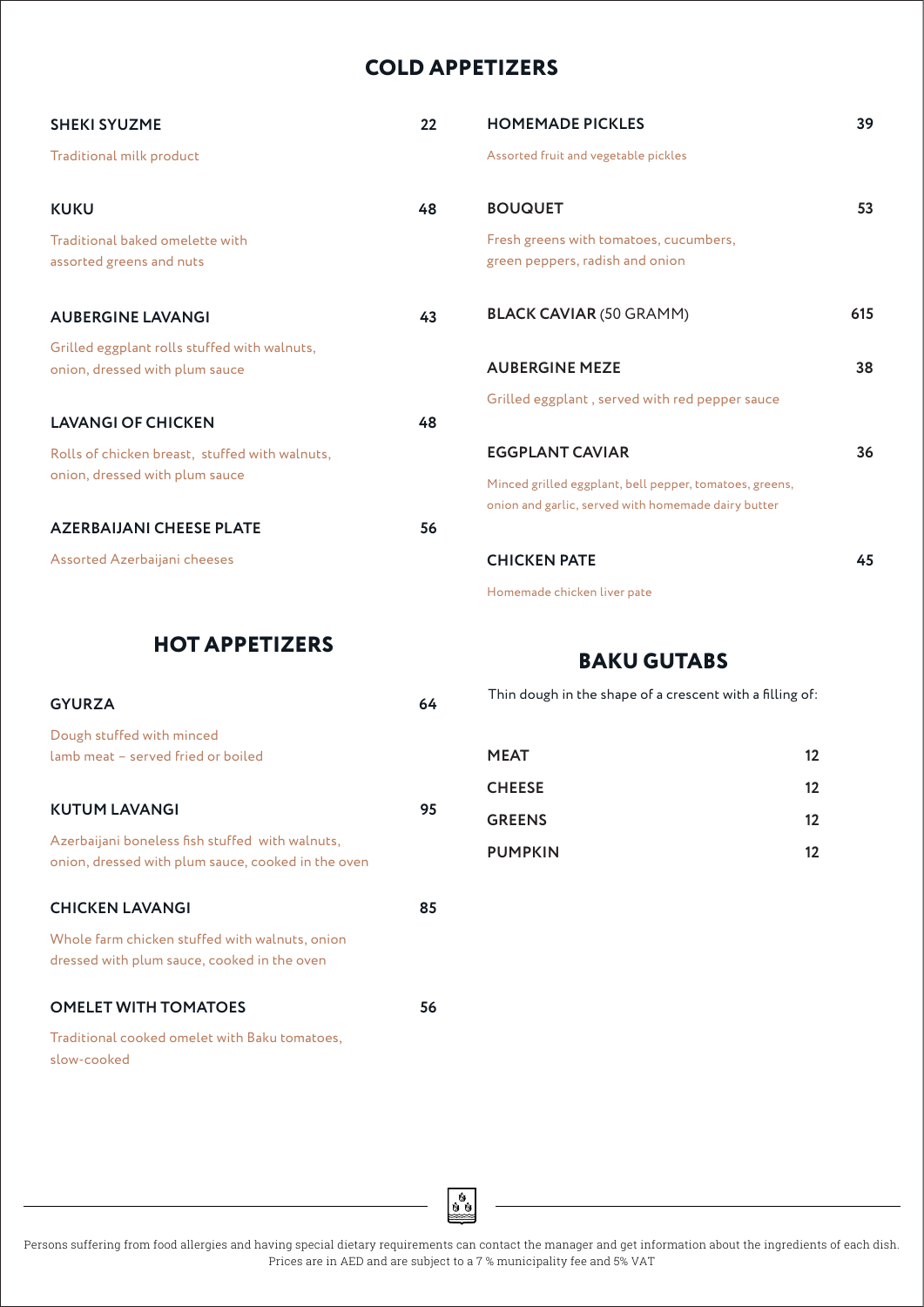# **SALADS**

Azerbaijani vegetables and greens are famous for their bright taste and unique aromas

| <b>KABAB SALAD</b>                                                                                                    | 68 | <b>CHICKEN SALAD</b>                                                                                                      | 59 |
|-----------------------------------------------------------------------------------------------------------------------|----|---------------------------------------------------------------------------------------------------------------------------|----|
| Marinated veal, grilled on the mangal,<br>served with mix of vegetables and greens,<br>dressed with pomegranate sauce |    | Marinated chicken breast, grilled on the mangal,<br>served with mix of fruits and vegetables,<br>dresed with orange sauce |    |
| <b>MANGAL</b>                                                                                                         | 61 | <b>SALAD WITH GOAT CHEESE</b>                                                                                             | 61 |
| Minced grilled eggplant, bell pepper, tomatoes,<br>greens and garlic, dressed with olive oil                          |    | Sliced tomatoes, fresh greens and goat cheese,<br>dressed with olive oil and plum sauce                                   |    |
| <b>CHOBAN</b>                                                                                                         | 61 | <b>WARM SALAD</b>                                                                                                         | 54 |
| Diced tomatoes, cucumbers, onion and fresh<br>greens dressed with olive oil and lemon juice                           |    | Chicken giblets, cucumber, mixed salad,<br>cherry tomatoes, pine nuts and vinaigrette dressing                            |    |
| <b>SALAD OF BAKU TOMATOES</b>                                                                                         | 70 | <b>OLIVIE SALAD</b>                                                                                                       | 62 |
| Sliced fresh tomatoes with red onion and cherries,<br>dressed with Cherry-dogwood sauce                               |    | Shredded veal meat, green peas, diced carrot, potatoes,<br>cucumber, eggs, staffed with yoghurt sauce                     |    |
| <b>VEGETABLE SALAD WITH POMEGRANATE</b>                                                                               | 62 |                                                                                                                           |    |
| Fresh tomatoes, cucumbers, pomegranate,<br>radish and dill, dressed with yoghurt sauce                                |    |                                                                                                                           |    |

**GARNISH ( SIDE DISH )**

| <b>HOMEMADE POTATOES</b>  | 30 |
|---------------------------|----|
| <b>STEAMED VEGETABLES</b> | 30 |
| <b>RICE</b>               | 30 |
| <b>GRILLED VEGETABLES</b> | 40 |
| <b>MASHED POTATOES</b>    | 30 |
| <b>FRENCH FRIES</b>       | 30 |

**SAJ USTU**

Cooked in Azerbaijani style pan. Served with onion, eggplant, tomato, potato and bell pepper.

| 165 |
|-----|
| 305 |
| 173 |
| 173 |
|     |

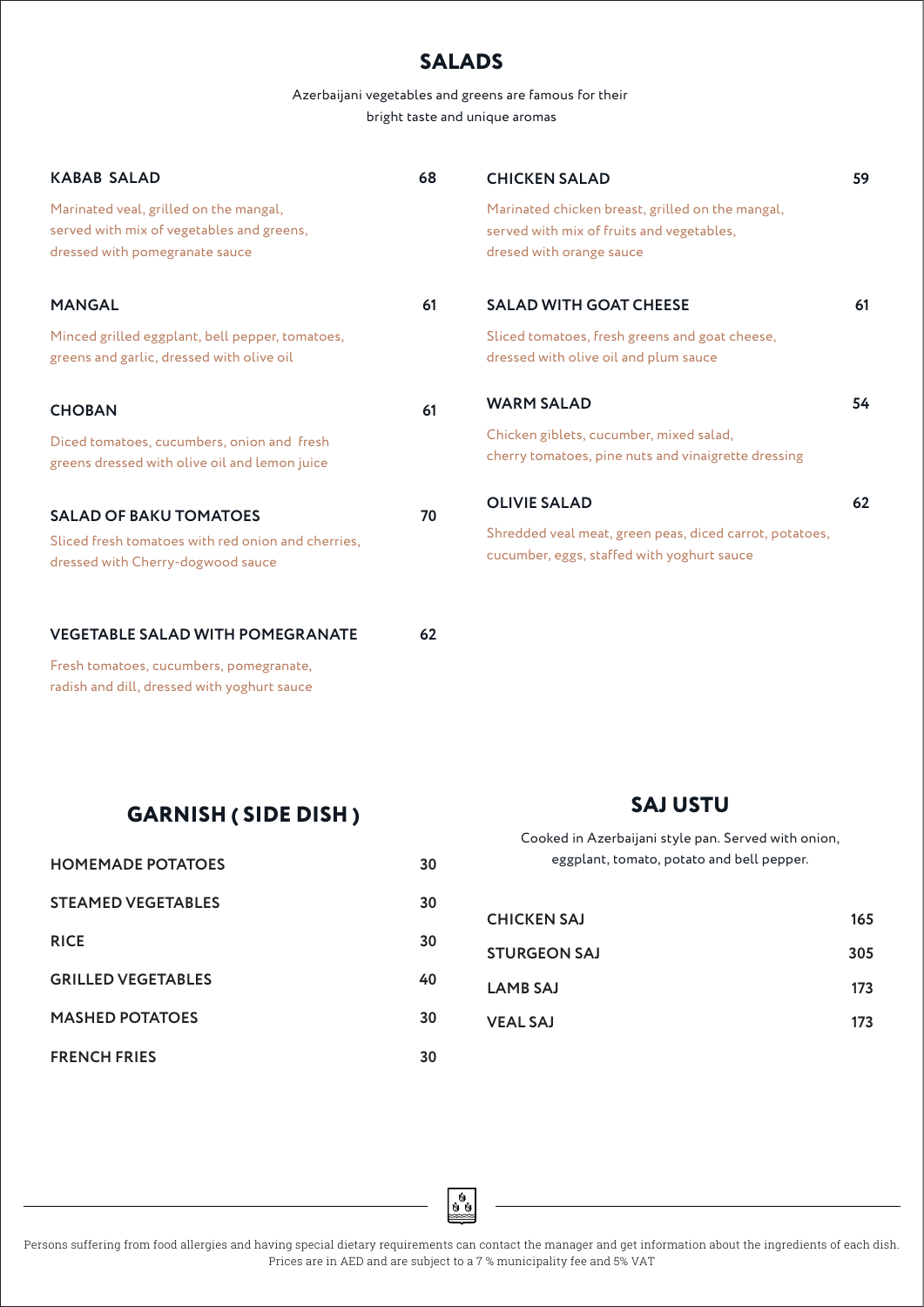### **SOUPS**

All our soups are prepared by antique traditional recipes and served in home style

| <b>DOVGA</b>                                                                                                                                                | 40 |
|-------------------------------------------------------------------------------------------------------------------------------------------------------------|----|
| Yoghurt based soup with greens, egg,<br>served cold or hot                                                                                                  |    |
| <b>DOGRAMACH</b>                                                                                                                                            | 30 |
| Refreshing cold yoghurt soup with greens<br>and fine diced cucumber                                                                                         |    |
| <b>ARISHTA</b>                                                                                                                                              | 56 |
| Chicken meatballs with thinly sliced dough,<br>based on chicken broth                                                                                       |    |
| <b>LENTIL</b>                                                                                                                                               | 48 |
| Creamy soup of red lentil, onion, carrot and tomatoes                                                                                                       |    |
| <b>CHICKEN</b>                                                                                                                                              | 48 |
| Chicken bouillon with chicken, carrot,<br>onion, butter and potatoes                                                                                        |    |
| <b>DUSHBARA</b>                                                                                                                                             | 56 |
| Traditional Azerbaijani soup, based on chicken broth<br>with butter, with finely wrapped dough, stuffed with<br>lamb meat, served with vinegar and dry mint |    |
| <b>KUFTA BOZBASH</b>                                                                                                                                        | 77 |
| National soup with meatball of lamb, chickpeas,<br>saffron and potatoes, based on meat broth                                                                |    |
| <b>SHEKI PITI</b>                                                                                                                                           | 77 |
| Lamb in clay pot, fat tail of sheep,<br>split peas and dried cherry plum, based on meat broth                                                               |    |

## **AZERBAIJANI PILAF**

Rice cooked with saffron and served with dry fruits

| <b>TURSHU GOVURMA</b>                                                                       | 103  |
|---------------------------------------------------------------------------------------------|------|
| Lamb meat, onion, chestnuts and dried cherry plum                                           |      |
| <b>SARZI</b>                                                                                | 103  |
| Lamb meat with chopped mixed greens                                                         |      |
| <b>FISINJAN</b>                                                                             | 103  |
| Chicken meatballs, walnut, plum, duck                                                       |      |
| <b>CHERRY PILAF</b>                                                                         | 103  |
| Fried chicken with cherries and onion                                                       |      |
| <b>SHAH PILAF</b>                                                                           | 165  |
| Butter crispy dough stuffed with rice, lamb meat,<br>chestnuts, onion and dried cherry plum |      |
| <b>DOSHEME PILAF</b>                                                                        | 103  |
| Chicken, walnuts, chestnuts, barberry and onion                                             |      |
| <b>CHIGIRTMA CHICKEN PILAF</b>                                                              | 103  |
| Fried farm chicken with onions, filled with eggs                                            |      |
| <b>TANDOOR</b>                                                                              |      |
| All dishes are baked in traditional clay oven on charcoals                                  |      |
| <b>CHICKEN</b>                                                                              | 155  |
| <b>SHORT RIBS</b>                                                                           | 505  |
| <b>BEEF TENDERLOIN</b>                                                                      | 670  |
| <b>LAMB RIBS</b>                                                                            | 524  |
| <b>LAMB SHOULDER</b><br><b>IN THE TANDOOR</b>                                               | 305  |
| <b>WHOLE LAMB</b>                                                                           | 1500 |
| <b>TOMAHAWK STEAK</b>                                                                       | 625  |
| <b>RIBAY</b>                                                                                | 365  |

oo<br>S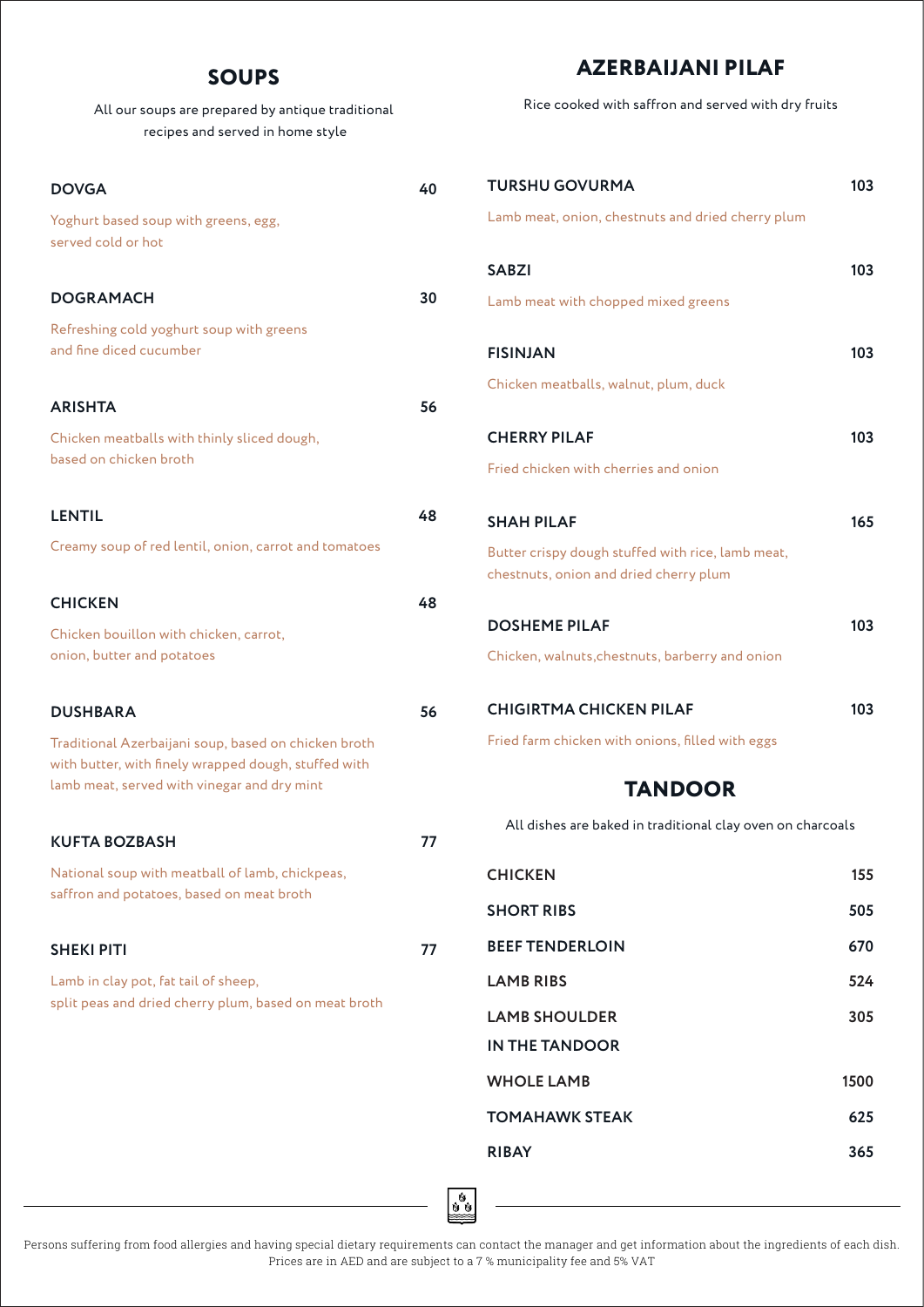# **KEBABS AND MANGAL DISHES**

All dishes are grilled on a traditional skewers, served with tomatoes, peppers, onions and fresh greens

| <b>BASTURMA VEAL</b>               | 103 | <b>KHAN KEBAB</b>                               | 103 |
|------------------------------------|-----|-------------------------------------------------|-----|
| Marinated beef meat                |     | Fine cutted lamb liver wrapped in lamb gut      |     |
|                                    |     |                                                 |     |
| <b>LAMB CHOPS KEBAB</b>            | 103 | <b>BAKU ROLLS</b>                               | 103 |
|                                    |     | Fat wrapped in marinated in milk beef           |     |
| <b>LAMB KEBAB</b>                  | 103 |                                                 |     |
|                                    |     | <b>FRIED FISH FROM THE</b>                      | 91  |
| <b>LULA KEBAB</b>                  | 112 | <b>KURA AND ARAZ RIVERS</b>                     |     |
|                                    |     | Kutum or trout served with pomegranate sauce    |     |
| <b>LULA POTATOES</b>               | 46  |                                                 |     |
| Minced potatoes and lamb fat       |     | <b>SALMON KEBAB</b>                             | 122 |
|                                    |     | Served with mashed potato and pomegranate sauce |     |
| <b>CHICKEN LULA</b>                | 103 | POTATOES WITH FAT TAIL                          | 50  |
| Minced chicken meat                |     | Grilled potatoes with sliced fat tail           |     |
| <b>CHERRY LULE KEBAB</b>           | 110 | <b>MANGAL GOVURMA</b>                           |     |
| Minced lamb, chicken and cherry,   |     | Boneless marinated meat, cooked on mangal in    |     |
| served with sour lime-cherry sauce |     | pomegranate sauce and served with finely diced  |     |
|                                    |     | grilled vegetables and garlic                   |     |
| <b>CHICKEN KEBAB</b>               | 105 | <b>VEAL</b>                                     | 132 |
| Assorted chicken pieces            |     |                                                 |     |
|                                    |     | <b>LAMB</b>                                     | 122 |
| <b>CHICKEN IN SOUR SAUCE</b>       | 91  | <b>CHICKEN</b>                                  | 112 |
| Boneless chicken meat dressed with |     |                                                 |     |
| pomegranate sauce                  |     |                                                 |     |
| <b>CASPIAN STURGEON KEBAB</b>      | 215 |                                                 |     |
|                                    |     |                                                 |     |

Served with pomegranate sauce

oo<br>S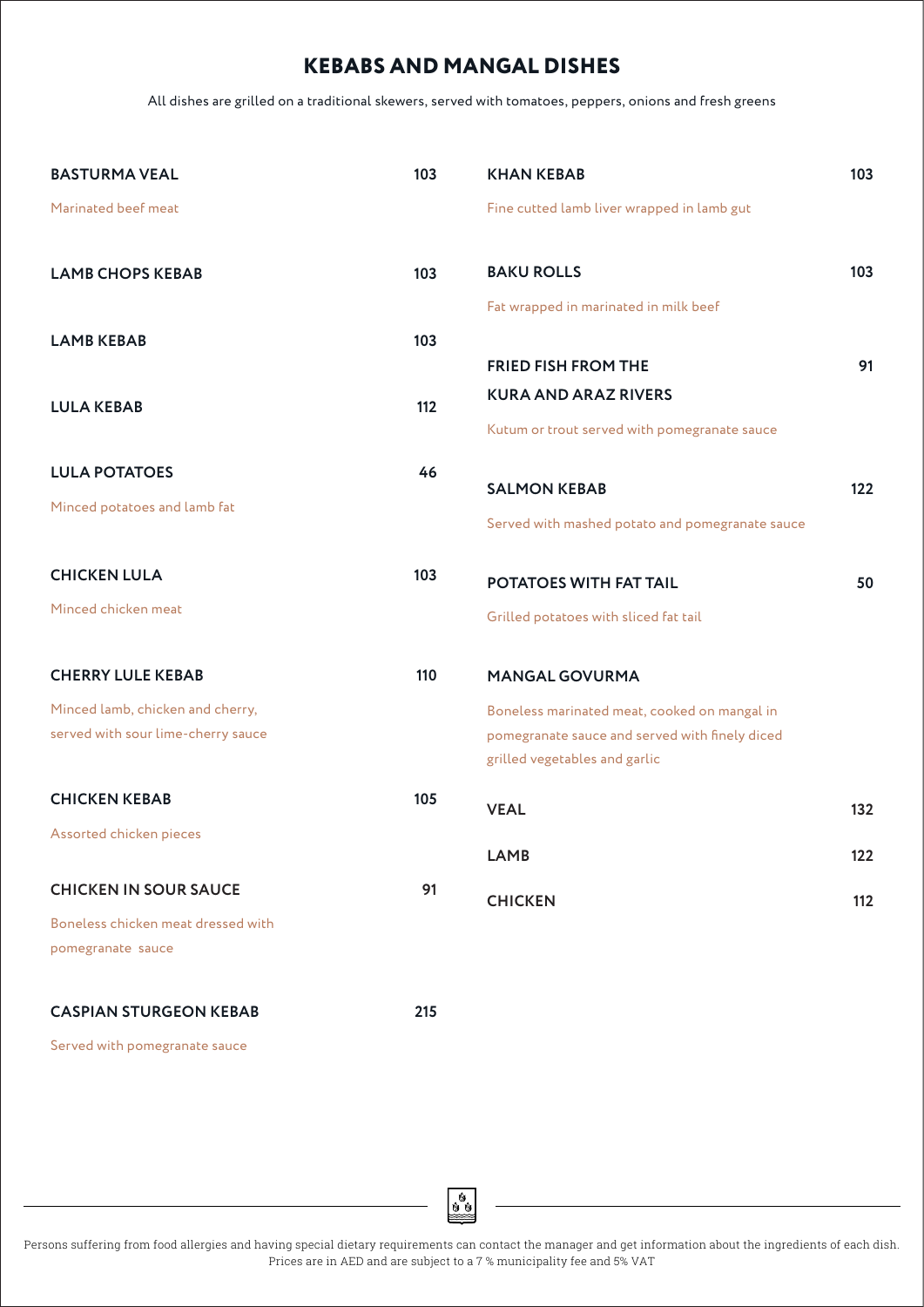# **HOT MEALS**

| <b>AZERBAIJANI DOLMA</b>                                                          | 98  | <b>STURGEON SYRDAK</b>                                                                    | 215 |
|-----------------------------------------------------------------------------------|-----|-------------------------------------------------------------------------------------------|-----|
| Very soft grape leaves, stuffed with minced lamb meat<br>coriander and fresh mint |     | Sturgeon fish with cherry tomato,<br>parsley and garlic, slow-cooked                      |     |
| <b>DOLMATRIO</b>                                                                  | 98  | YARPAK KHANGAL                                                                            | 99  |
| Eggplant, tomato and bell pepper,                                                 |     | Sliced dough with fried minced lamb meat and onion                                        |     |
| stuffed with calf meat, lamb fat, basil and mint                                  |     |                                                                                           |     |
| DJYZ - BYZ                                                                        | 91  | <b>EGGPLANT AND MEAT SYRDAK</b>                                                           | 119 |
| Lamb liver, lamb kidney and potatoes,                                             |     | Slow cooked egpplant, veal, tomatoes, parsley and garlic                                  |     |
| fried on lamb fat in special pan                                                  |     | <b>HOMEMADE STEW MEAT</b>                                                                 | 123 |
| <b>BUGLAMA LAMB</b>                                                               | 99  | Slow cooked veal with potaotes and parsley                                                |     |
| Slow-cooked lamb leg with vegetables                                              |     | <b>GAZAN KEBAB</b>                                                                        | 134 |
| <b>VEAL WITH CHESTNUTS AND PLUM</b>                                               | 205 | Pan-fried pieces of meat, potatoes and onion,<br>served with veal or lamb for your choice |     |
| Fried veal meat with dried plum, onion,                                           |     |                                                                                           |     |
| albukhara seasoning, dogwood sour sauce,                                          |     | <b>MEAT IN POMEGRANATE SAUCE</b>                                                          |     |
| baked in crispy dough, served with fresh<br>pomegranate and greens                |     | Pan-fried meat with onion and pomegranate sour sauce,<br>served with homemade potatoes    |     |
| <b>CHICKEN GOVURMA</b>                                                            | 99  | <b>LAMB</b>                                                                               | 125 |
| Pan fried farm chiken with potatoes, onion,<br>cinnamon and orange sauce          |     | <b>VEAL</b>                                                                               | 135 |
|                                                                                   |     | <b>CHICKEN IN LEMON SAUCE</b>                                                             | 109 |
| <b>BEEF GOVURMA</b>                                                               | 125 |                                                                                           |     |
| Pan fried beef meat with potatoes,                                                |     | <b>VEAL IN LEMON SAUCE</b>                                                                | 152 |
| mushrooms, tomatoes and onion                                                     |     |                                                                                           |     |
| <b>LAMB GOVURMA</b>                                                               | 113 |                                                                                           |     |
| Pan fried lamb meat with potatoes, mushrooms,                                     |     |                                                                                           |     |
| tomatoes and onion                                                                |     |                                                                                           |     |
| <b>CHICKEN TABAKA</b>                                                             | 99  |                                                                                           |     |
| Farm chicken fried in a special heavy pan under the press                         |     |                                                                                           |     |

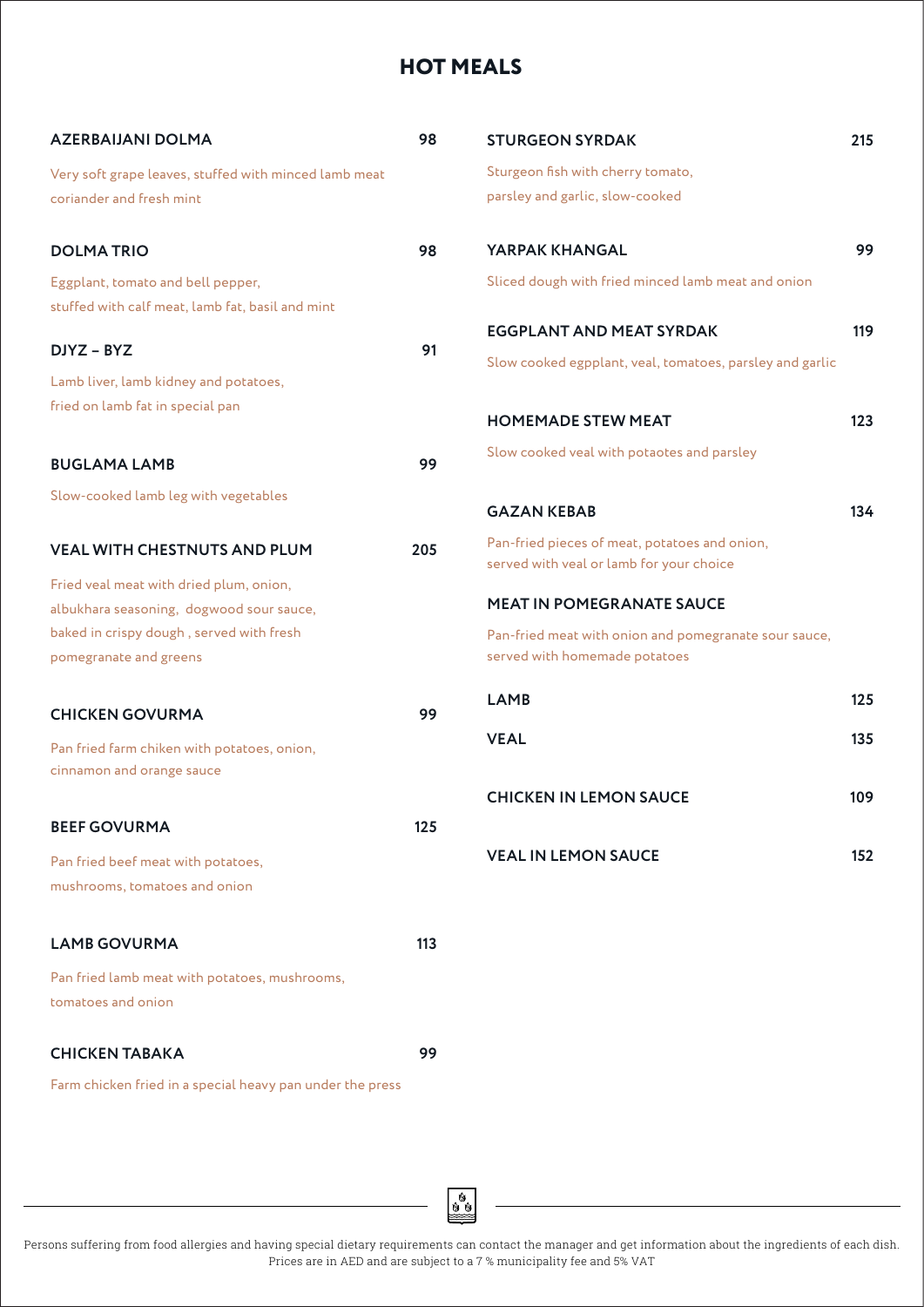### **DESSERT**

Traditional Azerbaijani homemade sweets

| <b>PAKHLAVA</b>             | 31  | <b>ASSORTED BERRIES</b>                                                       | 85 |
|-----------------------------|-----|-------------------------------------------------------------------------------|----|
| <b>SHEKERBURA</b>           | 31  | <b>ICE CREAM</b>                                                              | 31 |
| <b>BADAMBURA</b>            | 31  | <b>JAM</b>                                                                    | 31 |
| <b>MUTAKI</b>               | 31  | Sweet cherry / peach / walnut / quince / fig /                                |    |
| <b>PUMPKIN DESSERT</b>      | 31  | plum / strawberry / dogwood / black currant / apricot /<br>watermelon / olive |    |
| <b>KARABAKH KATA</b>        | 31  | <b>MIX DRY FRUITS AND NUTS</b>                                                | 60 |
| <b>SEASONAL FRUIT PLATE</b> | 106 |                                                                               |    |

## **HOMEMADE ICED TEA**

LEMON / PEACH / MANGO / BASIL / 31 **ESTRAGON / HONEY-GINGER / APPLE - MINT / PEACH - POMEGRANATE / RASPBERRY - CRANBERRY**

# **NON-ALCOHOLIC COCKTAILS**

| <b>LEMON MINT</b>                                            | 34 |
|--------------------------------------------------------------|----|
| <b>GINGER MINT</b>                                           | 34 |
| <b>VIRGIN MOJITO VARIATIONS</b>                              | 41 |
| Classic / Strawberry / Mango / Pineapple / Raspberry / Apple |    |
| <b>VIRGIN COLADA</b>                                         | 43 |
| <b>MILKSHAKES</b>                                            | 43 |
| Strawberry / Banana / Kiwi / Chocolate /                     |    |
| Vanilla / Caramel / Mango / Peach                            |    |

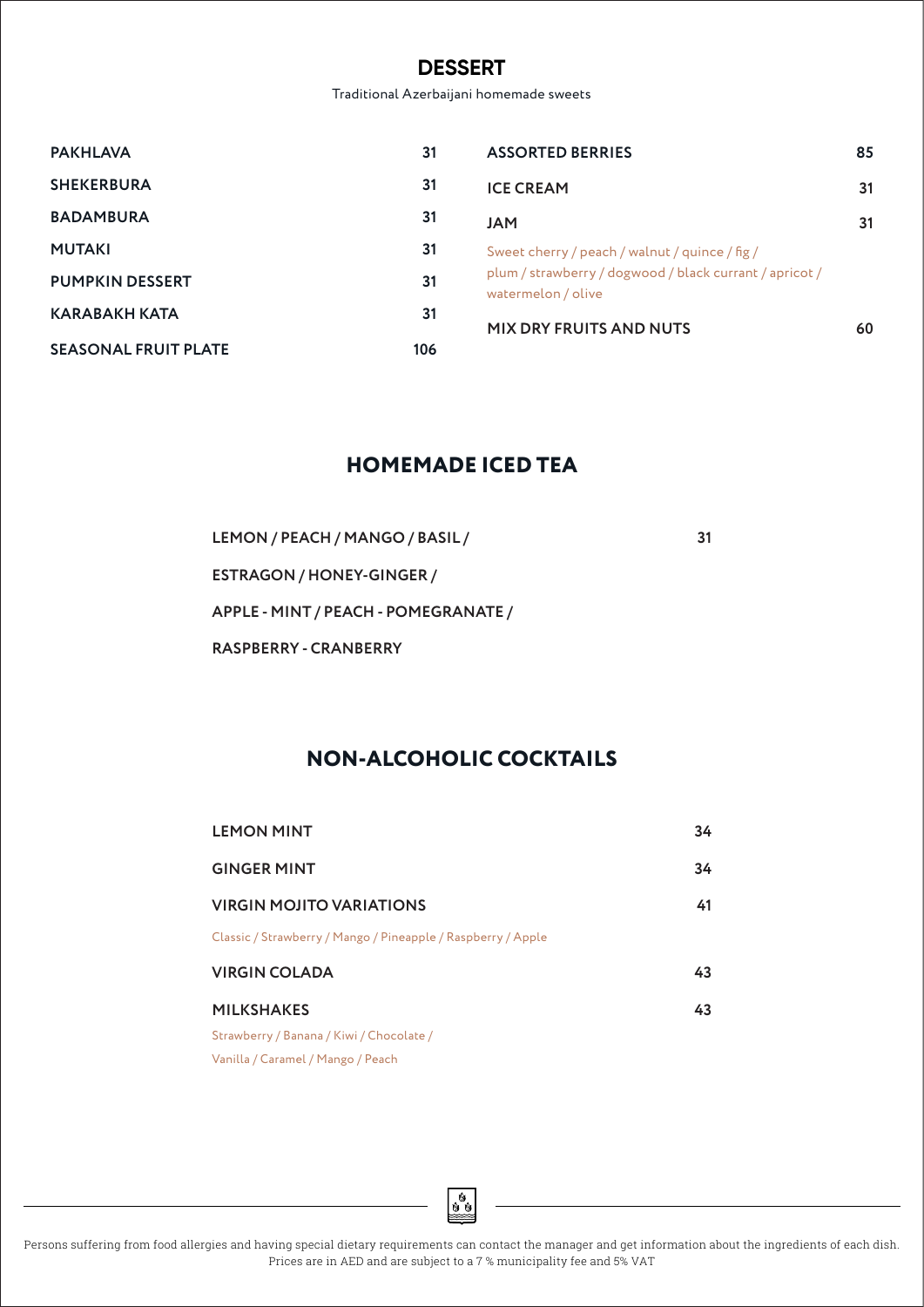### **WATER**

| $ACQUA$ PANNA (0.5 lt / 1.0 lt)         | 25/45 |
|-----------------------------------------|-------|
| <b>SAN PELLEGRINO</b> (0.5 lt / 1.0 lt) | 25/45 |

## **SOFT DRINKS**

| COCA - COLA (CLASSIC / ZERO)                                    | 24 |
|-----------------------------------------------------------------|----|
| <b>FANTA / SPRITE</b>                                           |    |
| <b>COMPOTE (ONE JUG)</b>                                        | 53 |
| Feijoa / Cornel / Cherry / Plum / Blackberry / Quince / Apricot |    |
| <b>HOMEMADE LEMONADE</b>                                        | 35 |
| Estragon / Mint / Lemon-Ginger / Pear /                         |    |
| Grape / Basil / Tropical / Pomegranate                          |    |
| <b>AYRAN</b>                                                    | 30 |

## **FRESH JUICES**

| <b>ORANGE / PINEAPPLE /</b>         | 41 |
|-------------------------------------|----|
| <b>CARROT / APPLE / GRAPEFRUITT</b> |    |
| <b>POMEGRANATE</b>                  | 53 |

### **SMOOTHIES**

**BERRY / BANANA-STRAWBERRY / 38 STRAWBERRY-RASPBERRY / PEACH-MANGO / APPLE-PEACH /** 

**STRAWBERRY-BLACK CURRANT**